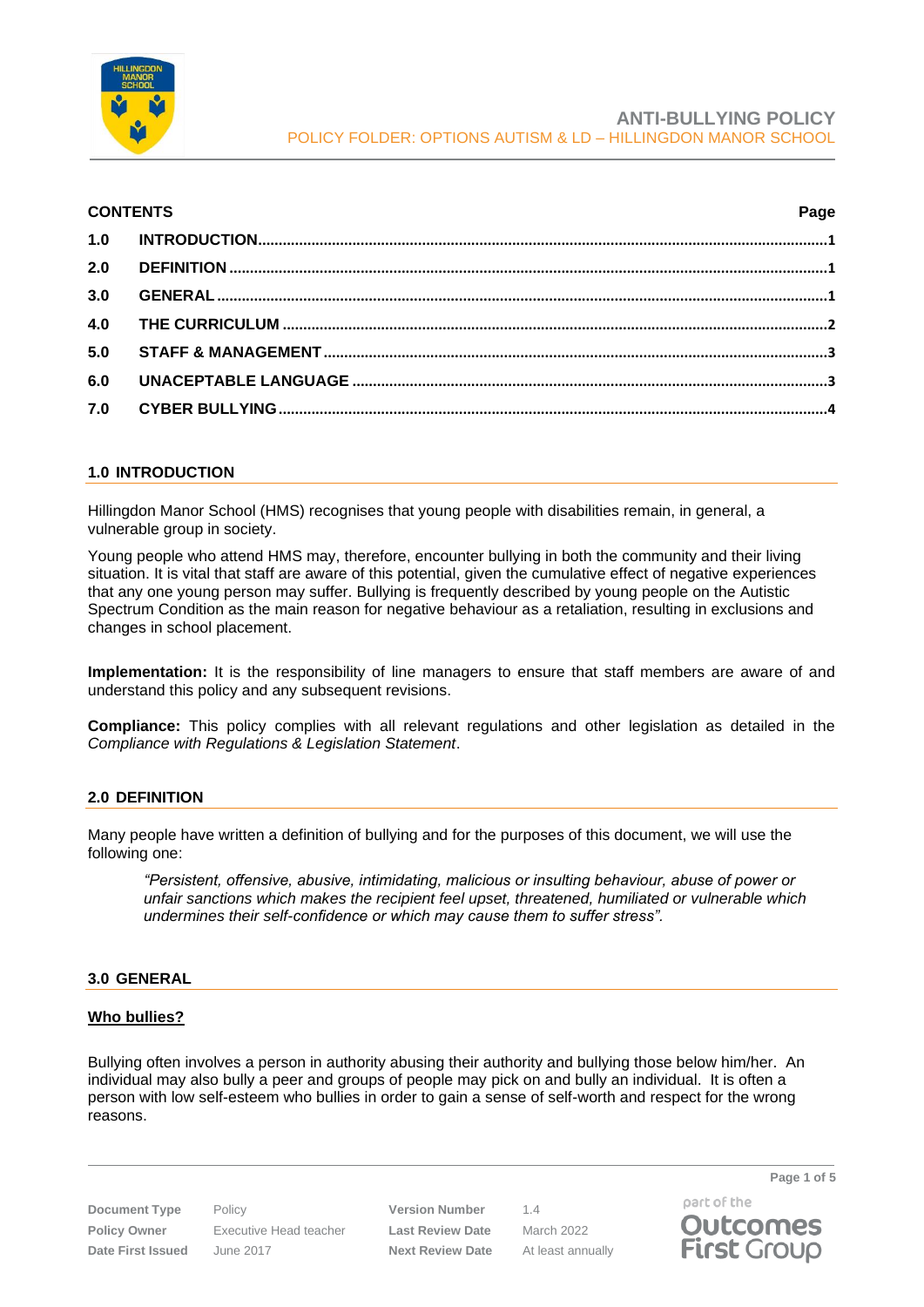

# **Forms of bullying**

Bullying can broadly occur in four ways:

- 1. Physical: actions such as hitting, kicking or threats of harm.
- 2. Verbal: actions such as name calling, threats to other family members.
- 3. Racist and discriminatory: remarks or suggestions made in a derogatory way in relation to race, gender, ability, religion, culture, etc.
- 4. Homophobic: remarks or suggestions made in a derogatory way in relation to sexual orientation, sexuality or gender in the context of transgender issues.

## **The effects of bullying**

Bullying of young people takes place in a number of areas:

- At school this is more often out of sight of staff and usually takes the form of being shouted at, physical and verbal threats and physical intimidation and attacks.
- On transport in unit cars and minibuses the pecking order of "who sits in the front seat" syndrome can be indicative of subtle bullying.
- During activities in the community young people can sometimes refuse to participate in activities for fear of being bullied in the same ways as described above.

### **Problems of talking about bullying**

There are many reasons why young people will not discuss the fact that they are being bullied. Among them are:

- They are afraid they won't be believed;
- They are afraid that nothing will be done;
- There are often no witnesses and it would be one person's word against another;
- Where there are witnesses, they may be afraid to support the victim;

#### **What can we do?**

Hillingdon Manor School is clear that it will not tolerate young people in their care being bullied in any way. We see bullying as an infringement of a person's human rights.

## **Responding to Bullying**:

When a pupil reports bullying or staff observe incidents that may be bullying:

- Find a place where you will not be interrupted;
- Tell the pupil you are worried about them/ask them to tell you about the bullying;
- Listen in a non-judgemental way;
- Tell them that no-one should have to experience bullying;
- Tell them that the school will help them stop the bullying:
- Encourage them to agree to the incident being formally logged as an incident of bullying;
- Ensure their safety immediately after the incident and thereafter;
- Seek support from the senior school staff:

## <span id="page-1-0"></span>**4.0 THE CURRICULUM**

The Curriculum addresses bullying at all Key Stages in Computing/ICT, PSHCE, Citizenship and Life Skills. There are permanent Anti-Bullying displays around the school and peer mentors are in place to facilitate a

**Document Type** Policy **Version Number** 1.4 **Policy Owner** Executive Head teacher **Last Review Date** March 2022 **Date First Issued** June 2017 **Next Review Date** At least annually

part of the



**Page 2 of 5**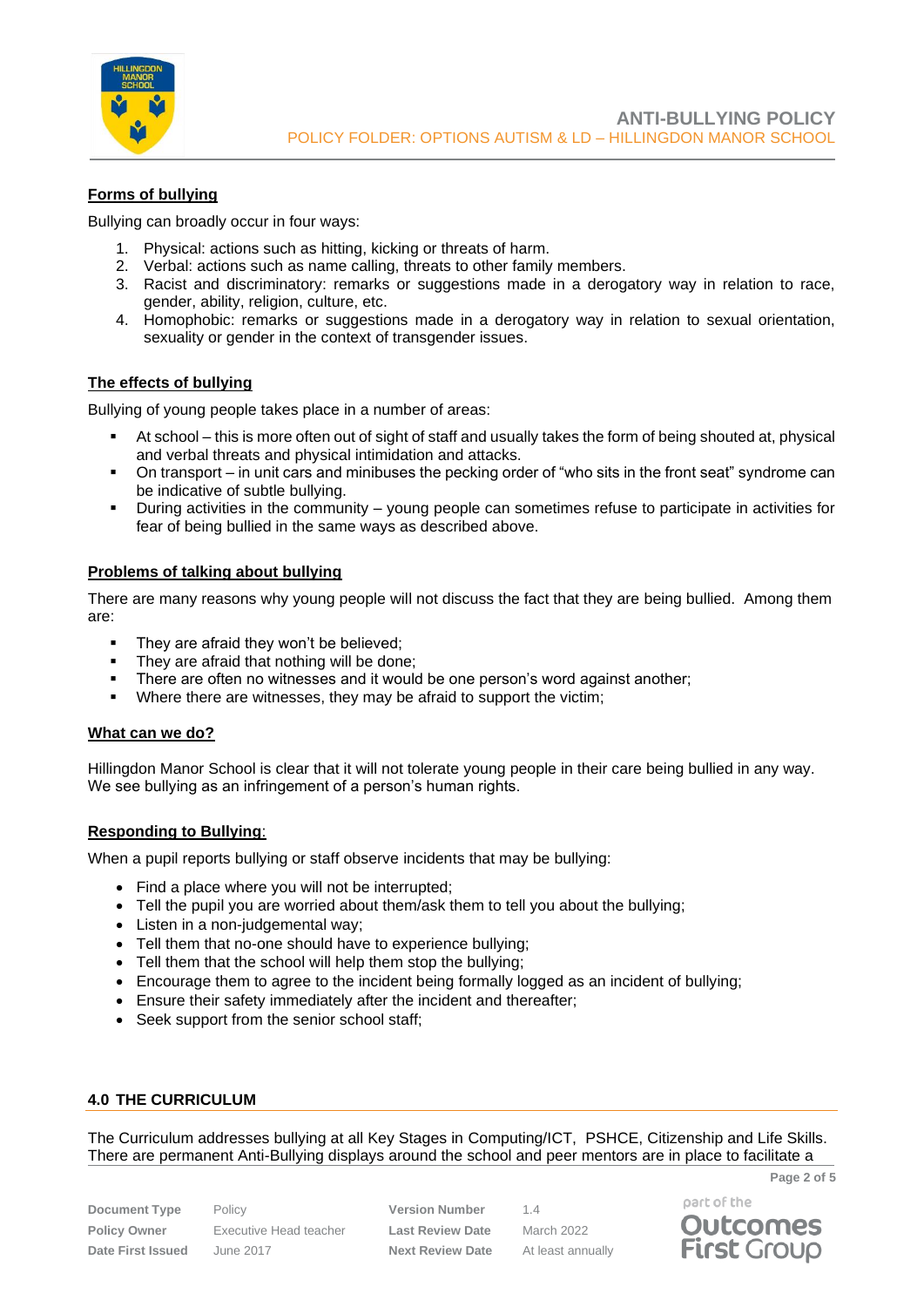

smooth transition into the school. Anti-Bullying Week is an annual event embedded in the Collective Worship Assembly cycle, the week's anti-bullying focus culminates in a student led Anti-Bullying Assembly as well as work designed by the Clinical Psychologist being delivered by form teachers every day of that week. Therapy input is used to address the underlying causes of bullying and Cognitive Behaviour Therapy may be used to modify behaviour

# <span id="page-2-0"></span>**5.0 STAFF & MANAGEMENT**

## **Staff**

We see our staff as being the main resource we have in ensuring our young people are not bullied. We expect staff to do the following:

- Challenge any young people who are witnessing bullying another person. This is to be done in a nonaggressive and non-confrontational way;
- Report incidents of bullying to their line manager/senior management;
- Ensure they record instances of bullying and the action taken on an incident sheet (info-exchange);
- Work with young people in a way that enables/empowers them to complain about being bullied by ensuring they know about the complaints procedure and who they can complain to;
- Work with young people who are bullies to enable/encourage them to alter their behaviour;
- Take time to be with young people who have been the victims of bullying;
- Work with young people to enable them to report any serious incidents to the police;
- In cases of serious and persistent bullying, managers, in consultation with Social Workers, the parents and the bully, may decide to move a young person in order to protect those being bullied;

*Any staff member who is seen to be bullying young people will be disciplined. Bullying will be seen as gross misconduct and a staff member could be dismissed if found guilty at a disciplinary hearing.*

## **Management**

Managers at Hillingdon Manor School are responsible for ensuring:

- Staff are aware of all the issues that surround bullying and the impact it has on all;
- Staff are trained to be able to counsel young people, resolve conflict and use the complaints procedure;
- Action is taken when bullying is reported zero tolerance policy and immediate consequence will be supervised by a senior manager;
- Monitor incidents of bullying and the action taken;
- Services have an open and honest culture that allows each issue such as bullying to be discussed; regular anti-bullying assemblies will be organised;
- That they have a good working relationship with the local police that facilitates the reporting of more serious incidents of bullying;
- The Schools' Police Liaison Officer will be informed of serious incidents of bullying and may choose to meet with perpetrators;

*Hillingdon Manor School aims to enable young people to lead fulfilling and meaningful lives. This cannot be achieved if they are being bullied on a regular basis and we are committed to ensuring that incidents of bullying are reduced.*

## <span id="page-2-1"></span>**6.0 UNACEPTABLE LANGUAGE**

**Policy Owner** Executive Head teacher **Last Review Date** March 2022 **Date First Issued** June 2017 **Next Review Date** At least annually

**Document Type** Policy **Version Number** 1.4

part of the **Outcomes First Group** 

**Page 3 of 5**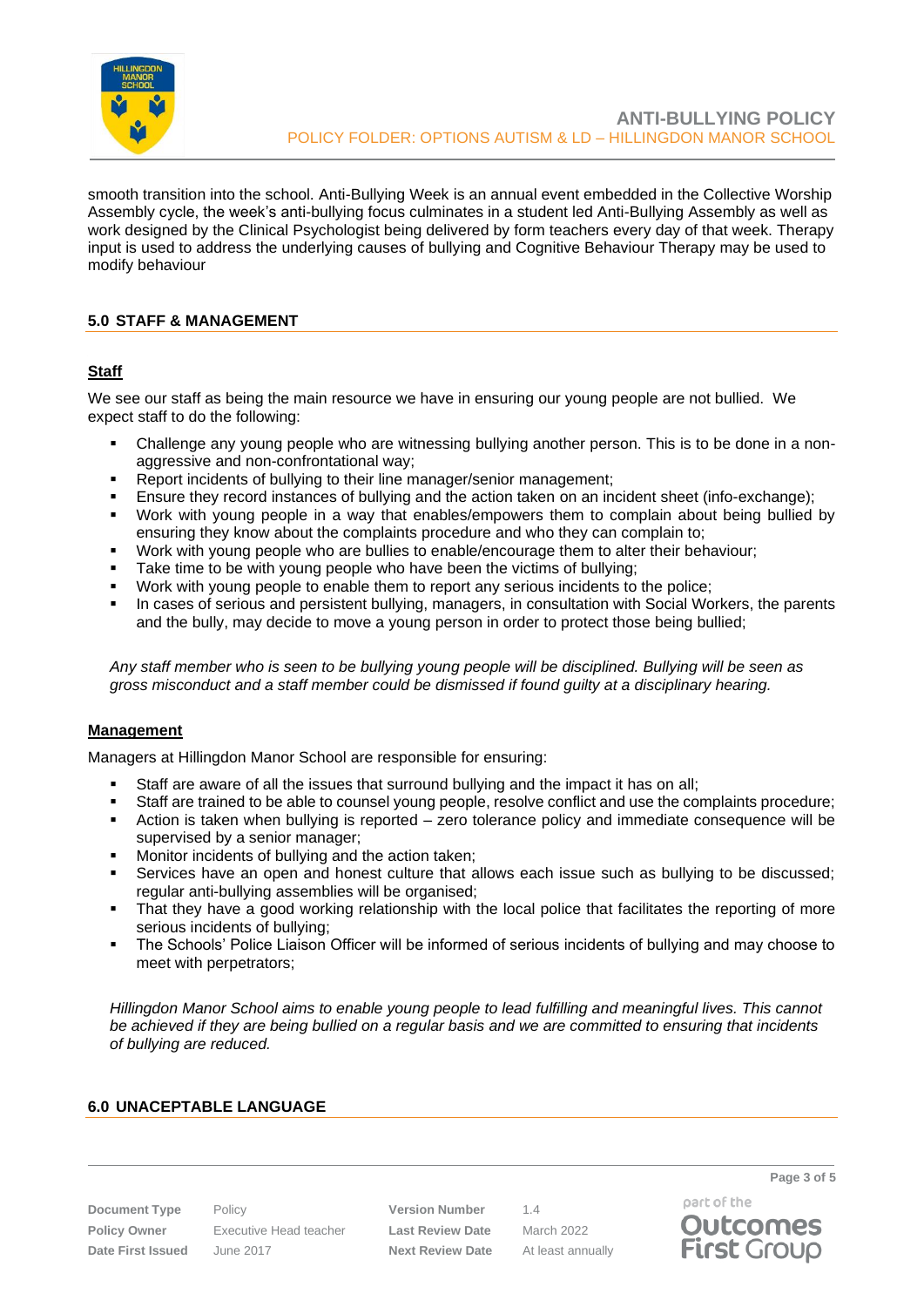

Dealing with taunts or verbal abuse; this will depend on the pupil and the relationship the member of staff has with them:

- 1. Dismissive response: I am not going to listen to language like that.
- 2. Questioning response: What makes you think that? What do you mean by that?
- 3. Confronting response: Language like that is not acceptable; a lot of people would find that offensive.
- 4. Personal response: I am not happy with what you said; I find that language offensive.
- 5. Organisational response: The school does not tolerate language like that.

### <span id="page-3-0"></span>**7.0 CYBER BULLYING**

Cyber bullying may be defined as an individual or a group of people using mobile phones, the internet or other technologies to make recipients feel upset, threatened, humiliated or vulnerable.

#### **In what ways can cyber bullying occur?**

#### **Mobile phone**

Sending humiliating and abusive text or video messages, as well as photo messages and phone calls over a mobile phone. This includes anonymous text messages over short distances using Bluetooth technology and sharing videos of physical attacks on individuals.

#### **Email**

Sending emails that are threatening or upsetting.

#### **Instant messenger and chat rooms**

Sending instant messenger and chat room messages to friends or direct to a victim.

#### **Social networking sites**

Setting up profiles on social networking sites to make fun of someone.

#### **Abusing personal information**

Posting personal photos, emails or blogs where others can see them without the permission of the individual concerned.

Social networking sites make it a lot easier for web users to get hold of personal information and photos of people. It is also possible to get hold of someone else's messaging accounts and chat to people pretending to be the victim.

#### **Interactive gaming**

Games consoles allow players to chat online with anyone they find themselves matched within a multi-player game. Sometimes cyber bullies abuse other players and use threats. They can also lock victims out of games, spread false rumours about someone or hack into someone's account.

#### **Sending viruses**

Some people send viruses to another person that can destroy their computers or delete personal information from their hard drive.

| <b>Document Type</b>     |
|--------------------------|
| <b>Policy Owner</b>      |
| <b>Date First Issued</b> |

Policy **Version Number** 1.4 **Policy Owner** Executive Head teacher **Last Review Date** March 2022 **Date First Issued** June 2017 **Next Review Date** At least annually

part of the **Outcomes First Group** 

**Page 4 of 5**